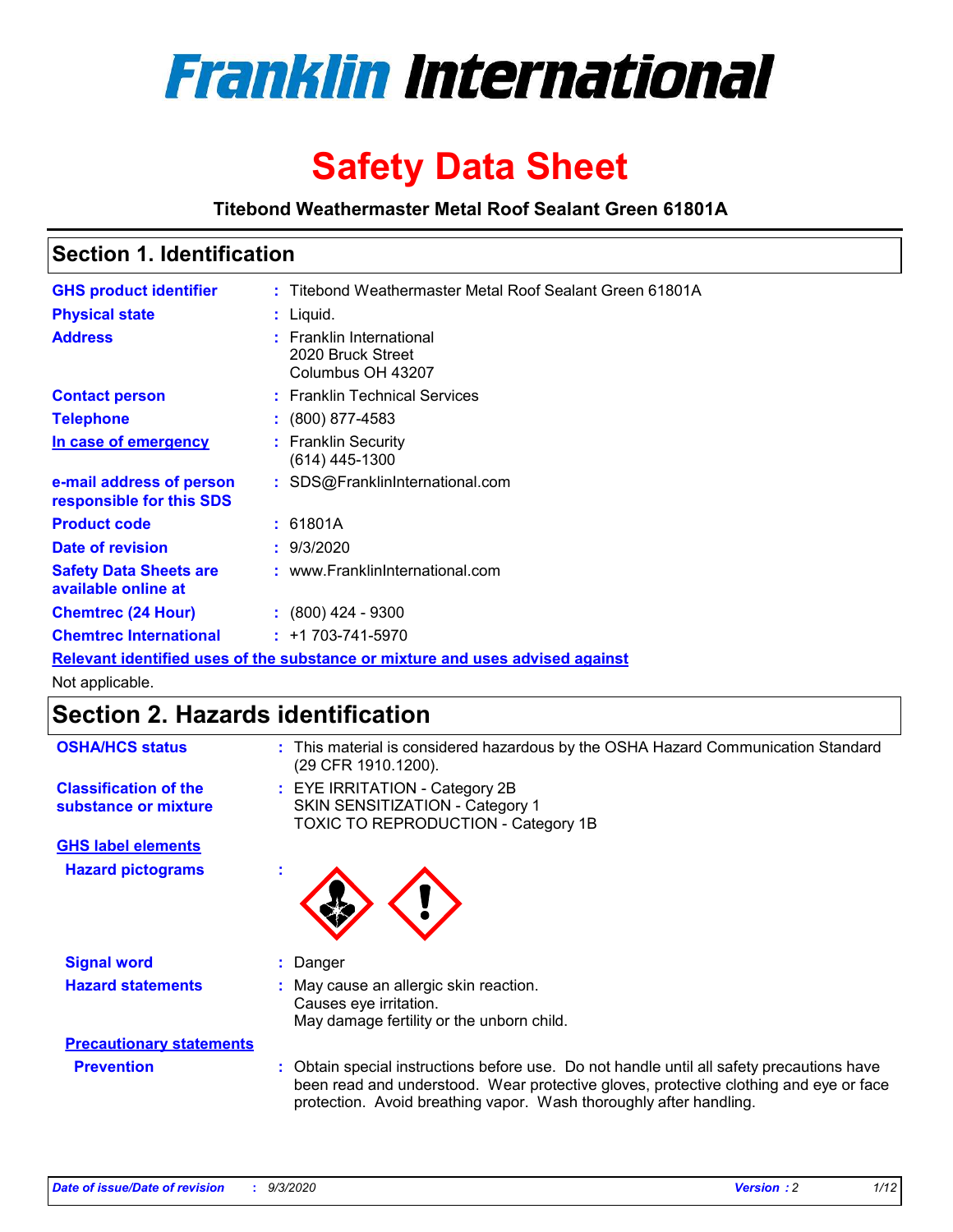### **Section 2. Hazards identification**

| <b>Response</b>                            | : IF exposed or concerned: Get medical advice or attention. Wash contaminated clothing<br>before reuse. IF ON SKIN: Wash with plenty of water. IF IN EYES: Rinse cautiously<br>with water for several minutes. Remove contact lenses, if present and easy to do.<br>Continue rinsing. If eye irritation persists: Get medical advice or attention. |
|--------------------------------------------|----------------------------------------------------------------------------------------------------------------------------------------------------------------------------------------------------------------------------------------------------------------------------------------------------------------------------------------------------|
| <b>Storage</b>                             | : Store locked up.                                                                                                                                                                                                                                                                                                                                 |
| <b>Disposal</b>                            | : Dispose of contents and container in accordance with all local, regional, national and<br>international regulations.                                                                                                                                                                                                                             |
| <b>Hazards not otherwise</b><br>classified | : Product generates methanol during cure.                                                                                                                                                                                                                                                                                                          |

# **Section 3. Composition/information on ingredients**

| <b>Substance/mixture</b> |  | : Mixture |
|--------------------------|--|-----------|
|--------------------------|--|-----------|

| <b>Ingredient name</b>       | $\frac{9}{6}$ | <b>CAS number</b> |
|------------------------------|---------------|-------------------|
| 3-aminopropyltriethoxysilane | ≤3            | 919-30-2          |
| Dibutyltin dilaurate         | ∣≤0.3         | 77-58-7           |

Any concentration shown as a range is to protect confidentiality or is due to batch variation.

**There are no additional ingredients present which, within the current knowledge of the supplier and in the concentrations applicable, are classified as hazardous to health or the environment and hence require reporting in this section.**

**Occupational exposure limits, if available, are listed in Section 8.**

### **Section 4. First aid measures**

| <b>Description of necessary first aid measures</b> |                                                                                                                                                                                                                                                                                                                                                                                                                                                                                                                                                                                                                                                                                                                                                                           |
|----------------------------------------------------|---------------------------------------------------------------------------------------------------------------------------------------------------------------------------------------------------------------------------------------------------------------------------------------------------------------------------------------------------------------------------------------------------------------------------------------------------------------------------------------------------------------------------------------------------------------------------------------------------------------------------------------------------------------------------------------------------------------------------------------------------------------------------|
| <b>Eye contact</b>                                 | : Immediately flush eyes with plenty of water, occasionally lifting the upper and lower<br>eyelids. Check for and remove any contact lenses. Continue to rinse for at least 10<br>minutes. If irritation persists, get medical attention.                                                                                                                                                                                                                                                                                                                                                                                                                                                                                                                                 |
| <b>Inhalation</b>                                  | : Remove victim to fresh air and keep at rest in a position comfortable for breathing. If<br>not breathing, if breathing is irregular or if respiratory arrest occurs, provide artificial<br>respiration or oxygen by trained personnel. It may be dangerous to the person providing<br>aid to give mouth-to-mouth resuscitation. Get medical attention. If unconscious, place<br>in recovery position and get medical attention immediately. Maintain an open airway.<br>Loosen tight clothing such as a collar, tie, belt or waistband. In case of inhalation of<br>decomposition products in a fire, symptoms may be delayed. The exposed person may<br>need to be kept under medical surveillance for 48 hours.                                                       |
| <b>Skin contact</b>                                | : Wash with plenty of soap and water. Remove contaminated clothing and shoes. Wash<br>contaminated clothing thoroughly with water before removing it, or wear gloves.<br>Continue to rinse for at least 10 minutes. Get medical attention. In the event of any<br>complaints or symptoms, avoid further exposure. Wash clothing before reuse. Clean<br>shoes thoroughly before reuse.                                                                                                                                                                                                                                                                                                                                                                                     |
| <b>Ingestion</b>                                   | : Wash out mouth with water. Remove dentures if any. Remove victim to fresh air and<br>keep at rest in a position comfortable for breathing. If material has been swallowed and<br>the exposed person is conscious, give small quantities of water to drink. Stop if the<br>exposed person feels sick as vomiting may be dangerous. Do not induce vomiting<br>unless directed to do so by medical personnel. If vomiting occurs, the head should be<br>kept low so that vomit does not enter the lungs. Get medical attention. Never give<br>anything by mouth to an unconscious person. If unconscious, place in recovery position<br>and get medical attention immediately. Maintain an open airway. Loosen tight clothing<br>such as a collar, tie, belt or waistband. |
| Most important symptoms/effects, acute and delayed |                                                                                                                                                                                                                                                                                                                                                                                                                                                                                                                                                                                                                                                                                                                                                                           |
| <b>Potential acute health effects</b>              |                                                                                                                                                                                                                                                                                                                                                                                                                                                                                                                                                                                                                                                                                                                                                                           |
| Eye contact                                        | : May cause eye irritation.                                                                                                                                                                                                                                                                                                                                                                                                                                                                                                                                                                                                                                                                                                                                               |
| <b>Inhalation</b>                                  | : No known significant effects or critical hazards.                                                                                                                                                                                                                                                                                                                                                                                                                                                                                                                                                                                                                                                                                                                       |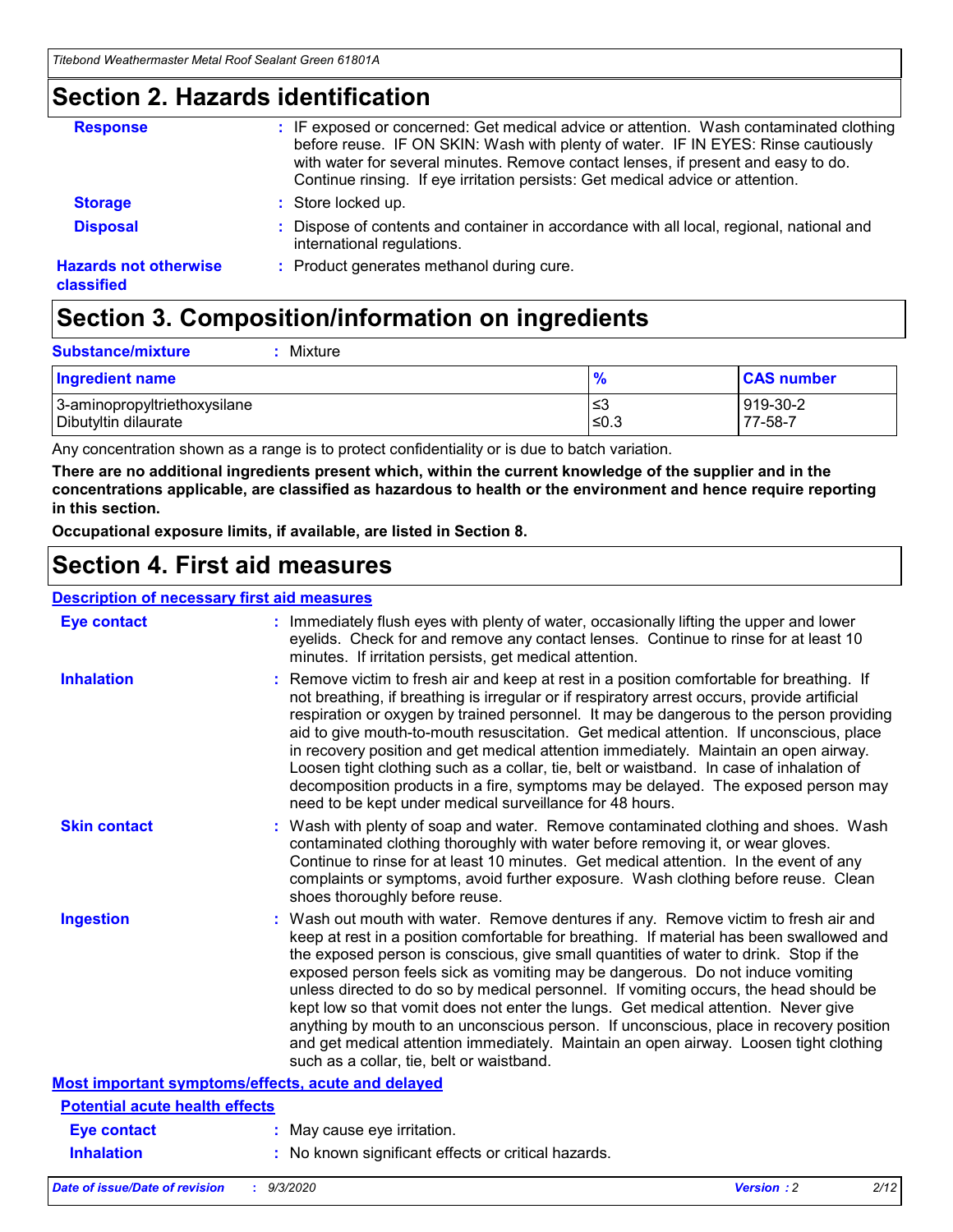| Titebong weathermaster Metal Roof Sealant Green 61801A |                                                                                                                                                                                                                                                                                                                                                                                                               |
|--------------------------------------------------------|---------------------------------------------------------------------------------------------------------------------------------------------------------------------------------------------------------------------------------------------------------------------------------------------------------------------------------------------------------------------------------------------------------------|
| <b>Section 4. First aid measures</b>                   |                                                                                                                                                                                                                                                                                                                                                                                                               |
| <b>Skin contact</b>                                    | : May cause skin irritation.                                                                                                                                                                                                                                                                                                                                                                                  |
| <b>Ingestion</b>                                       | : No known significant effects or critical hazards.                                                                                                                                                                                                                                                                                                                                                           |
| Over-exposure signs/symptoms                           |                                                                                                                                                                                                                                                                                                                                                                                                               |
| <b>Eye contact</b>                                     | : Adverse symptoms may include the following:<br>irritation<br>watering<br>redness                                                                                                                                                                                                                                                                                                                            |
| <b>Inhalation</b>                                      | : Adverse symptoms may include the following:<br>reduced fetal weight<br>increase in fetal deaths<br>skeletal malformations                                                                                                                                                                                                                                                                                   |
| <b>Skin contact</b>                                    | Adverse symptoms may include the following:<br>irritation<br>redness<br>reduced fetal weight<br>increase in fetal deaths<br>skeletal malformations                                                                                                                                                                                                                                                            |
| <b>Ingestion</b>                                       | : Adverse symptoms may include the following:<br>reduced fetal weight<br>increase in fetal deaths<br>skeletal malformations                                                                                                                                                                                                                                                                                   |
|                                                        | Indication of immediate medical attention and special treatment needed, if necessary                                                                                                                                                                                                                                                                                                                          |
| <b>Notes to physician</b>                              | : In case of inhalation of decomposition products in a fire, symptoms may be delayed.<br>The exposed person may need to be kept under medical surveillance for 48 hours.                                                                                                                                                                                                                                      |
| <b>Specific treatments</b>                             | : No specific treatment.                                                                                                                                                                                                                                                                                                                                                                                      |
| <b>Protection of first-aiders</b>                      | No action shall be taken involving any personal risk or without suitable training. If it is<br>suspected that fumes are still present, the rescuer should wear an appropriate mask or<br>self-contained breathing apparatus. It may be dangerous to the person providing aid to<br>give mouth-to-mouth resuscitation. Wash contaminated clothing thoroughly with water<br>before removing it, or wear gloves. |

**See toxicological information (Section 11)**

### **Section 5. Fire-fighting measures**

| <b>Extinguishing media</b>                               |                                                                                                                                                                                                     |
|----------------------------------------------------------|-----------------------------------------------------------------------------------------------------------------------------------------------------------------------------------------------------|
| <b>Suitable extinguishing</b><br>media                   | : Use an extinguishing agent suitable for the surrounding fire.                                                                                                                                     |
| <b>Unsuitable extinguishing</b><br>media                 | : None known.                                                                                                                                                                                       |
| <b>Specific hazards arising</b><br>from the chemical     | : In a fire or if heated, a pressure increase will occur and the container may burst.                                                                                                               |
| <b>Hazardous thermal</b><br>decomposition products       | Decomposition products may include the following materials:<br>carbon dioxide<br>carbon monoxide<br>nitrogen oxides<br>metal oxide/oxides                                                           |
| <b>Special protective actions</b><br>for fire-fighters   | : Promptly isolate the scene by removing all persons from the vicinity of the incident if<br>there is a fire. No action shall be taken involving any personal risk or without suitable<br>training. |
| <b>Special protective</b><br>equipment for fire-fighters | : Fire-fighters should wear appropriate protective equipment and self-contained breathing<br>apparatus (SCBA) with a full face-piece operated in positive pressure mode.                            |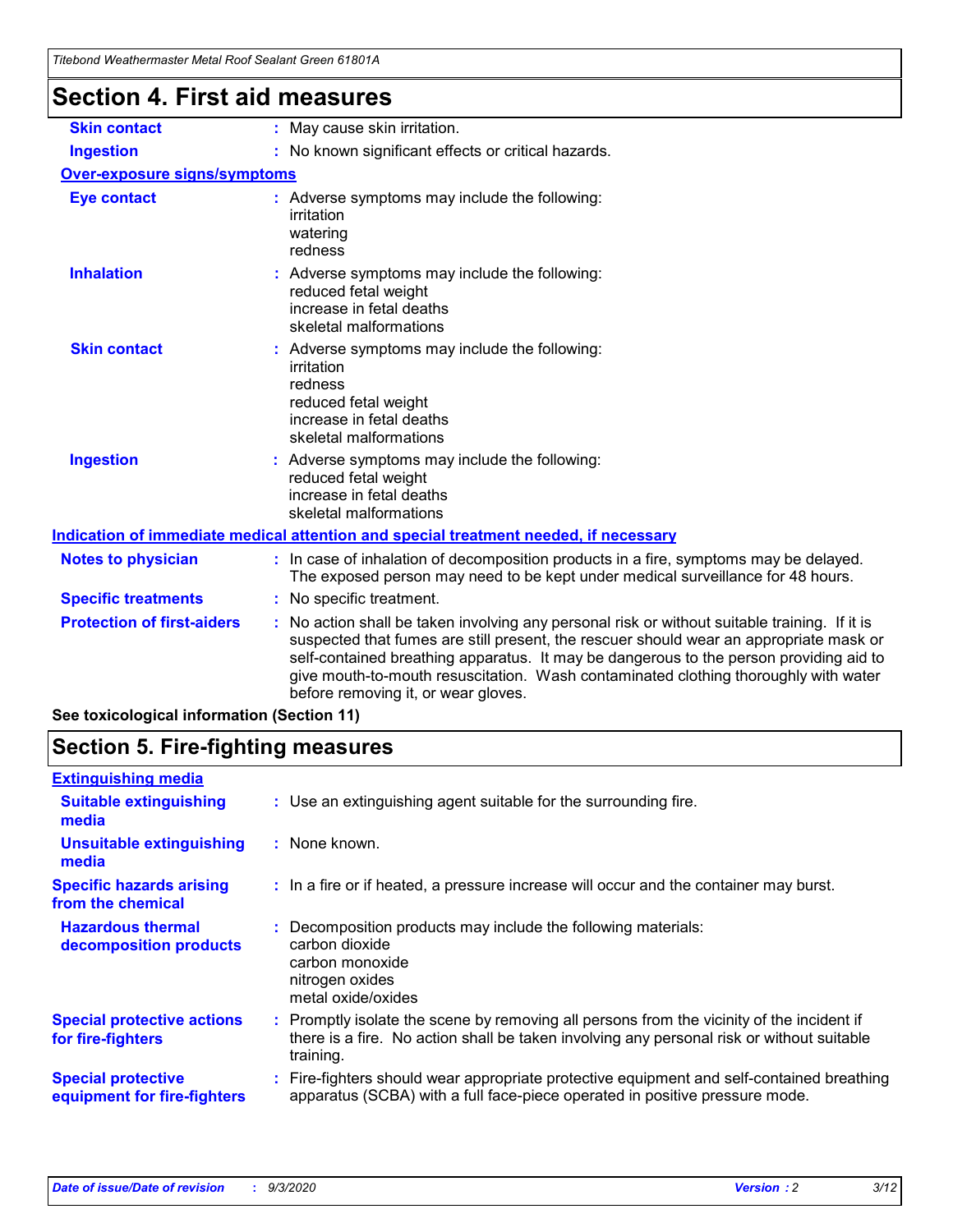### **Section 6. Accidental release measures**

|                                                              | Personal precautions, protective equipment and emergency procedures                                                                                                                                                                                                                                                                                                                                                                                                                                                                                                                                                                                                                                          |  |  |  |
|--------------------------------------------------------------|--------------------------------------------------------------------------------------------------------------------------------------------------------------------------------------------------------------------------------------------------------------------------------------------------------------------------------------------------------------------------------------------------------------------------------------------------------------------------------------------------------------------------------------------------------------------------------------------------------------------------------------------------------------------------------------------------------------|--|--|--|
| For non-emergency<br>personnel                               | : No action shall be taken involving any personal risk or without suitable training.<br>Evacuate surrounding areas. Keep unnecessary and unprotected personnel from<br>entering. Do not touch or walk through spilled material. Avoid breathing vapor or mist.<br>Provide adequate ventilation. Wear appropriate respirator when ventilation is<br>inadequate. Put on appropriate personal protective equipment.                                                                                                                                                                                                                                                                                             |  |  |  |
| For emergency responders                                     | : If specialized clothing is required to deal with the spillage, take note of any information in<br>Section 8 on suitable and unsuitable materials. See also the information in "For non-<br>emergency personnel".                                                                                                                                                                                                                                                                                                                                                                                                                                                                                           |  |  |  |
| <b>Environmental precautions</b>                             | : Avoid dispersal of spilled material and runoff and contact with soil, waterways, drains<br>and sewers. Inform the relevant authorities if the product has caused environmental<br>pollution (sewers, waterways, soil or air).                                                                                                                                                                                                                                                                                                                                                                                                                                                                              |  |  |  |
| <b>Methods and materials for containment and cleaning up</b> |                                                                                                                                                                                                                                                                                                                                                                                                                                                                                                                                                                                                                                                                                                              |  |  |  |
| <b>Small spill</b>                                           | : Stop leak if without risk. Move containers from spill area. Dilute with water and mop up<br>if water-soluble. Alternatively, or if water-insoluble, absorb with an inert dry material and<br>place in an appropriate waste disposal container. Dispose of via a licensed waste<br>disposal contractor.                                                                                                                                                                                                                                                                                                                                                                                                     |  |  |  |
| <b>Large spill</b>                                           | : Stop leak if without risk. Move containers from spill area. Approach release from<br>upwind. Prevent entry into sewers, water courses, basements or confined areas. Wash<br>spillages into an effluent treatment plant or proceed as follows. Contain and collect<br>spillage with non-combustible, absorbent material e.g. sand, earth, vermiculite or<br>diatomaceous earth and place in container for disposal according to local regulations<br>(see Section 13). Dispose of via a licensed waste disposal contractor. Contaminated<br>absorbent material may pose the same hazard as the spilled product. Note: see<br>Section 1 for emergency contact information and Section 13 for waste disposal. |  |  |  |

### **Section 7. Handling and storage**

#### **Precautions for safe handling**

| <b>Protective measures</b>                                                       | : Put on appropriate personal protective equipment (see Section 8). Persons with a<br>history of skin sensitization problems should not be employed in any process in which<br>this product is used. Avoid exposure - obtain special instructions before use. Avoid<br>exposure during pregnancy. Do not handle until all safety precautions have been read<br>and understood. Do not get in eyes or on skin or clothing. Do not ingest. Avoid<br>breathing vapor or mist. If during normal use the material presents a respiratory hazard,<br>use only with adequate ventilation or wear appropriate respirator. Keep in the original<br>container or an approved alternative made from a compatible material, kept tightly<br>closed when not in use. Empty containers retain product residue and can be hazardous.<br>Do not reuse container. |
|----------------------------------------------------------------------------------|--------------------------------------------------------------------------------------------------------------------------------------------------------------------------------------------------------------------------------------------------------------------------------------------------------------------------------------------------------------------------------------------------------------------------------------------------------------------------------------------------------------------------------------------------------------------------------------------------------------------------------------------------------------------------------------------------------------------------------------------------------------------------------------------------------------------------------------------------|
| <b>Advice on general</b><br>occupational hygiene                                 | : Eating, drinking and smoking should be prohibited in areas where this material is<br>handled, stored and processed. Workers should wash hands and face before eating,<br>drinking and smoking. Remove contaminated clothing and protective equipment before<br>entering eating areas. See also Section 8 for additional information on hygiene<br>measures.                                                                                                                                                                                                                                                                                                                                                                                                                                                                                    |
| <b>Conditions for safe storage,</b><br>including any<br><i>incompatibilities</i> | Store between the following temperatures: 0 to 120°C (32 to 248°F). Store in<br>accordance with local regulations. Store in original container protected from direct<br>sunlight in a dry, cool and well-ventilated area, away from incompatible materials (see<br>Section 10) and food and drink. Store locked up. Keep container tightly closed and<br>sealed until ready for use. Containers that have been opened must be carefully<br>resealed and kept upright to prevent leakage. Do not store in unlabeled containers.<br>Use appropriate containment to avoid environmental contamination. See Section 10 for<br>incompatible materials before handling or use.                                                                                                                                                                         |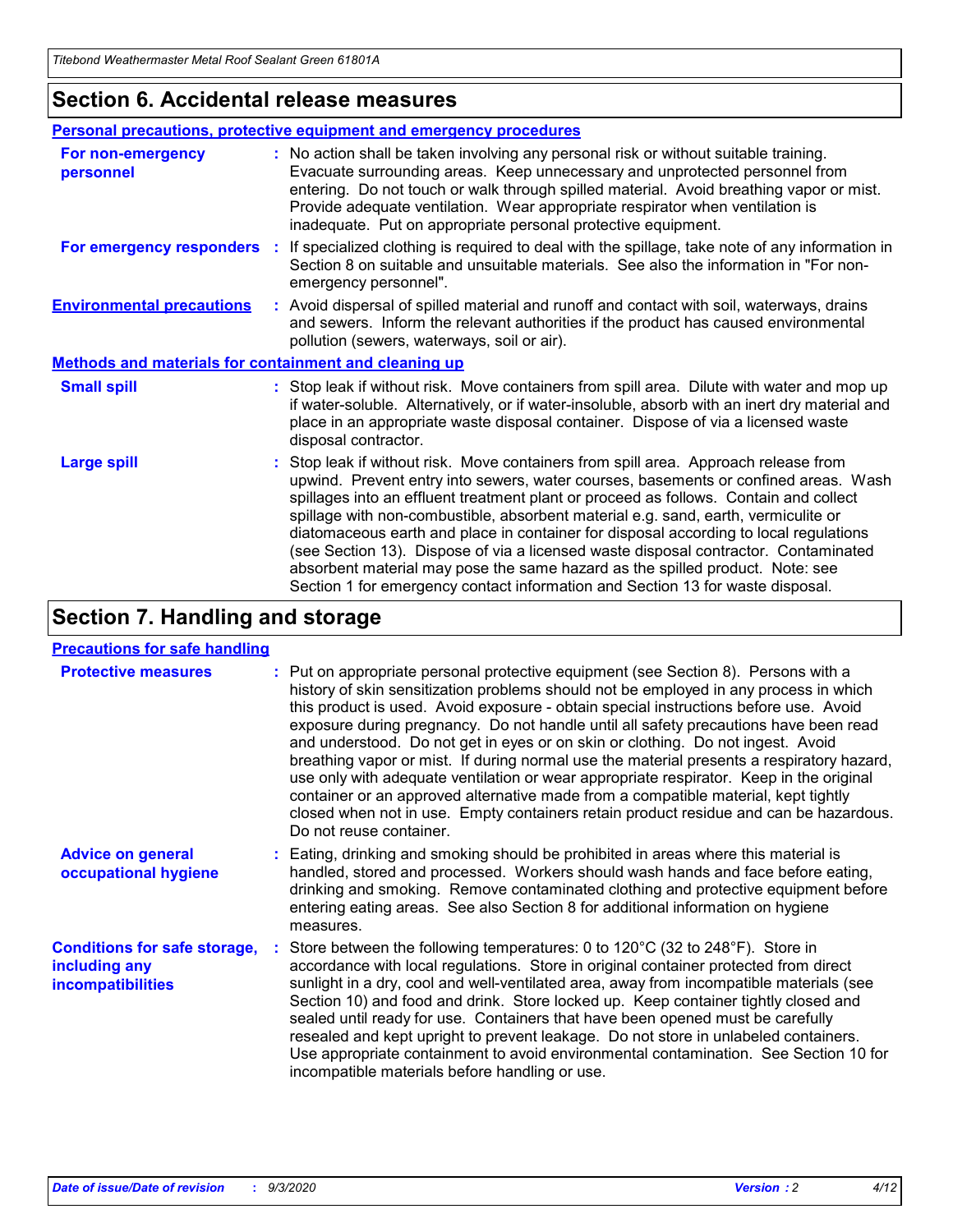# **Section 8. Exposure controls/personal protection**

#### **Control parameters**

#### **Occupational exposure limits**

| <b>Ingredient name</b>                               |    |                        | <b>Exposure limits</b>                                                                                                                                                                                                                                                                                                                                                                                                                                                                                                                                                                                                 |
|------------------------------------------------------|----|------------------------|------------------------------------------------------------------------------------------------------------------------------------------------------------------------------------------------------------------------------------------------------------------------------------------------------------------------------------------------------------------------------------------------------------------------------------------------------------------------------------------------------------------------------------------------------------------------------------------------------------------------|
| 3-aminopropyltriethoxysilane<br>Dibutyltin dilaurate |    |                        | None.<br>ACGIH TLV (United States, 3/2020). Absorbed through skin.<br>Notes: as Sn<br>TWA: $0.1 \text{ mg/m}^3$ , (as Sn) 8 hours.<br>STEL: 0.2 mg/m <sup>3</sup> , (as Sn) 15 minutes.<br>NIOSH REL (United States, 10/2016). Absorbed through skin.<br>Notes: as Sn<br>TWA: 0.1 mg/m <sup>3</sup> , (as Sn) 10 hours.<br>OSHA PEL (United States, 5/2018). Notes: as Sn<br>TWA: $0.1 \text{ mg/m}^3$ , (as Sn) 8 hours.<br>OSHA PEL 1989 (United States, 3/1989). Absorbed through skin.<br>Notes: measured as Sn<br>TWA: 0.1 mg/m <sup>3</sup> , (measured as Sn) 8 hours. Form: Organic                            |
| <b>Appropriate engineering</b><br>controls           |    |                        | : If user operations generate dust, fumes, gas, vapor or mist, use process enclosures,<br>local exhaust ventilation or other engineering controls to keep worker exposure to<br>airborne contaminants below any recommended or statutory limits.                                                                                                                                                                                                                                                                                                                                                                       |
| <b>Environmental exposure</b><br>controls            |    |                        | Emissions from ventilation or work process equipment should be checked to ensure<br>they comply with the requirements of environmental protection legislation. In some<br>cases, fume scrubbers, filters or engineering modifications to the process equipment<br>will be necessary to reduce emissions to acceptable levels.                                                                                                                                                                                                                                                                                          |
| <b>Individual protection measures</b>                |    |                        |                                                                                                                                                                                                                                                                                                                                                                                                                                                                                                                                                                                                                        |
| <b>Hygiene measures</b>                              |    |                        | : Wash hands, forearms and face thoroughly after handling chemical products, before<br>eating, smoking and using the lavatory and at the end of the working period.<br>Appropriate techniques should be used to remove potentially contaminated clothing.<br>Contaminated work clothing should not be allowed out of the workplace. Wash<br>contaminated clothing before reusing. Ensure that eyewash stations and safety<br>showers are close to the workstation location.                                                                                                                                            |
| <b>Eye/face protection</b>                           |    |                        | : Safety eyewear complying with an approved standard should be used when a risk<br>assessment indicates this is necessary to avoid exposure to liquid splashes, mists,<br>gases or dusts. If contact is possible, the following protection should be worn, unless<br>the assessment indicates a higher degree of protection: chemical splash goggles.                                                                                                                                                                                                                                                                  |
| <b>Skin protection</b>                               |    |                        |                                                                                                                                                                                                                                                                                                                                                                                                                                                                                                                                                                                                                        |
| <b>Hand protection</b>                               |    |                        | : Chemical-resistant, impervious gloves complying with an approved standard should be<br>worn at all times when handling chemical products if a risk assessment indicates this is<br>necessary. Considering the parameters specified by the glove manufacturer, check<br>during use that the gloves are still retaining their protective properties. It should be<br>noted that the time to breakthrough for any glove material may be different for different<br>glove manufacturers. In the case of mixtures, consisting of several substances, the<br>protection time of the gloves cannot be accurately estimated. |
| <b>Body protection</b>                               |    | handling this product. | Personal protective equipment for the body should be selected based on the task being<br>performed and the risks involved and should be approved by a specialist before                                                                                                                                                                                                                                                                                                                                                                                                                                                |
| <b>Other skin protection</b>                         |    |                        | : Appropriate footwear and any additional skin protection measures should be selected<br>based on the task being performed and the risks involved and should be approved by a<br>specialist before handling this product.                                                                                                                                                                                                                                                                                                                                                                                              |
| <b>Respiratory protection</b>                        | ÷. | aspects of use.        | Based on the hazard and potential for exposure, select a respirator that meets the<br>appropriate standard or certification. Respirators must be used according to a<br>respiratory protection program to ensure proper fitting, training, and other important                                                                                                                                                                                                                                                                                                                                                         |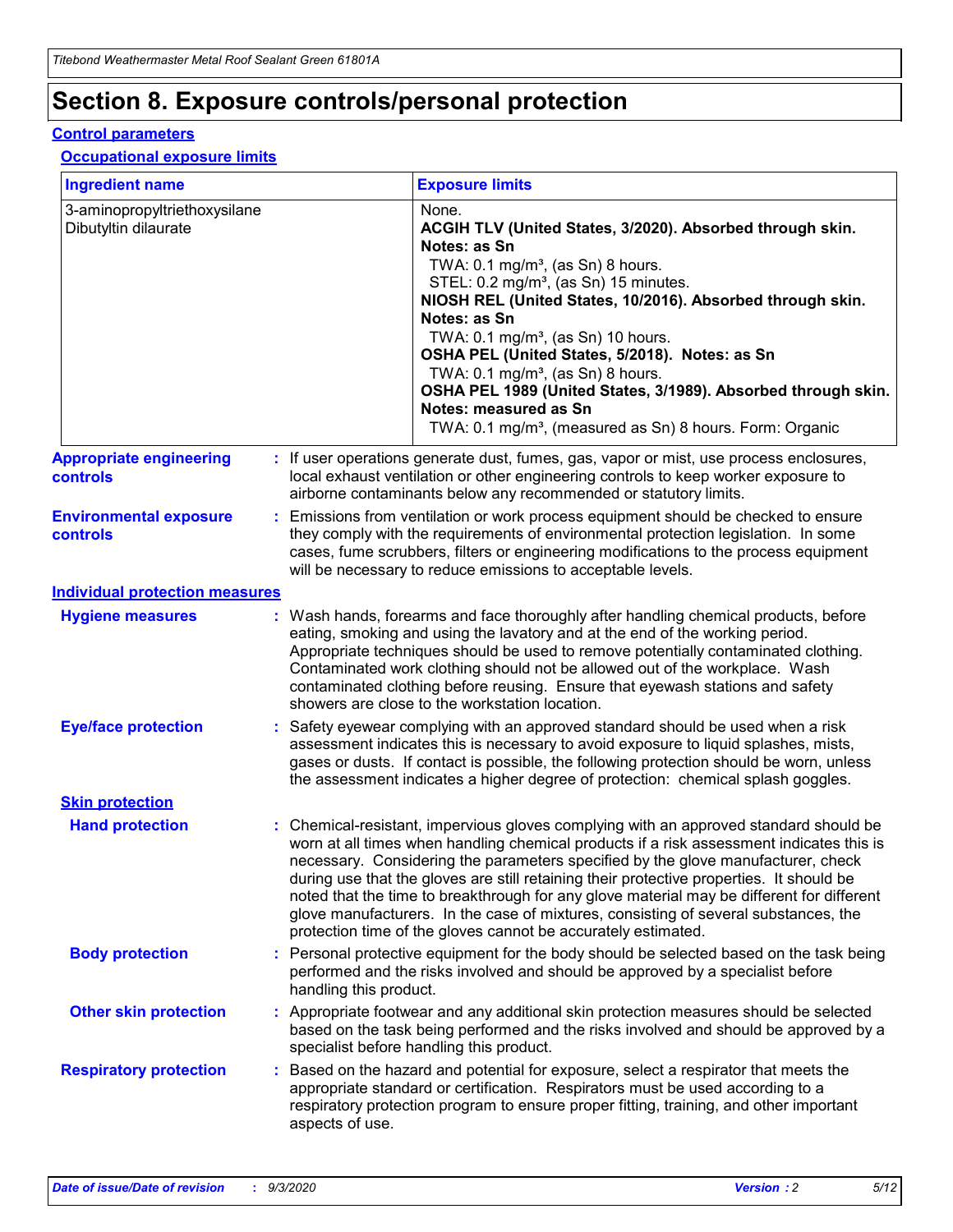### **Section 9. Physical and chemical properties**

#### **Appearance**

| <b>Physical state</b>                             |   | : Liquid. [Paste.]                                              |
|---------------------------------------------------|---|-----------------------------------------------------------------|
| <b>Color</b>                                      |   | Green.                                                          |
| Odor                                              |   | Characteristic.                                                 |
| <b>Odor threshold</b>                             | ÷ | Not available.                                                  |
| рH                                                |   | Not applicable.                                                 |
| <b>Melting point</b>                              |   | : Not available.                                                |
| <b>Boiling point</b>                              |   | >200°C (>392°F)                                                 |
| <b>Flash point</b>                                |   | Closed cup: >200°C (>392°F) [Setaflash.]                        |
| <b>Evaporation rate</b>                           |   | $:$ >1 (butyl acetate = 1)                                      |
| <b>Flammability (solid, gas)</b>                  |   | : Not available.                                                |
| Lower and upper explosive<br>(flammable) limits   |   | : Not available.                                                |
| <b>VOC (less water, less)</b><br>exempt solvents) |   | : 0 g/l                                                         |
| <b>Volatility</b>                                 |   | $: 0\%$ (w/w)                                                   |
| <b>Vapor density</b>                              |   | Not available.                                                  |
| <b>Relative density</b>                           |   | $\mathbf{1}$ $\mathbf{\sqrt{432}}$                              |
| <b>Solubility</b>                                 |   | Insoluble in the following materials: cold water and hot water. |
| <b>Solubility in water</b>                        |   | Not available.                                                  |
| <b>Partition coefficient: n-</b><br>octanol/water |   | $:$ Not available.                                              |
| <b>Auto-ignition temperature</b>                  |   | : Not available.                                                |
| <b>Decomposition temperature</b>                  |   | : Not available.                                                |
| <b>Viscosity</b>                                  |   | $:$ Not available.                                              |

### **Section 10. Stability and reactivity**

| <b>Reactivity</b>                            |    | : No specific test data related to reactivity available for this product or its ingredients.            |
|----------------------------------------------|----|---------------------------------------------------------------------------------------------------------|
| <b>Chemical stability</b>                    |    | : The product is stable.                                                                                |
| <b>Possibility of hazardous</b><br>reactions |    | : Under normal conditions of storage and use, hazardous reactions will not occur.                       |
| <b>Conditions to avoid</b>                   |    | : No specific data.                                                                                     |
| <b>Incompatible materials</b>                |    | : No specific data.                                                                                     |
| <b>Hazardous decomposition</b><br>products   | ÷. | Under normal conditions of storage and use, hazardous decomposition products should<br>not be produced. |

## **Section 11. Toxicological information**

#### **Information on toxicological effects**

#### **Acute toxicity**

| <b>Product/ingredient name</b> | <b>Result</b>           | <b>Species</b> | <b>Dose</b>                | <b>Exposure</b> |
|--------------------------------|-------------------------|----------------|----------------------------|-----------------|
| 3-aminopropyltriethoxysilane   | <b>ILD50 Dermal</b>     | Rabbit         | 4.29 g/kg                  |                 |
| Dibutyltin dilaurate           | ILD50 Oral<br>LD50 Oral | Rat<br>Rat     | $1.57$ g/kg<br>175 $mg/kg$ |                 |
|                                |                         |                |                            |                 |

**Irritation/Corrosion**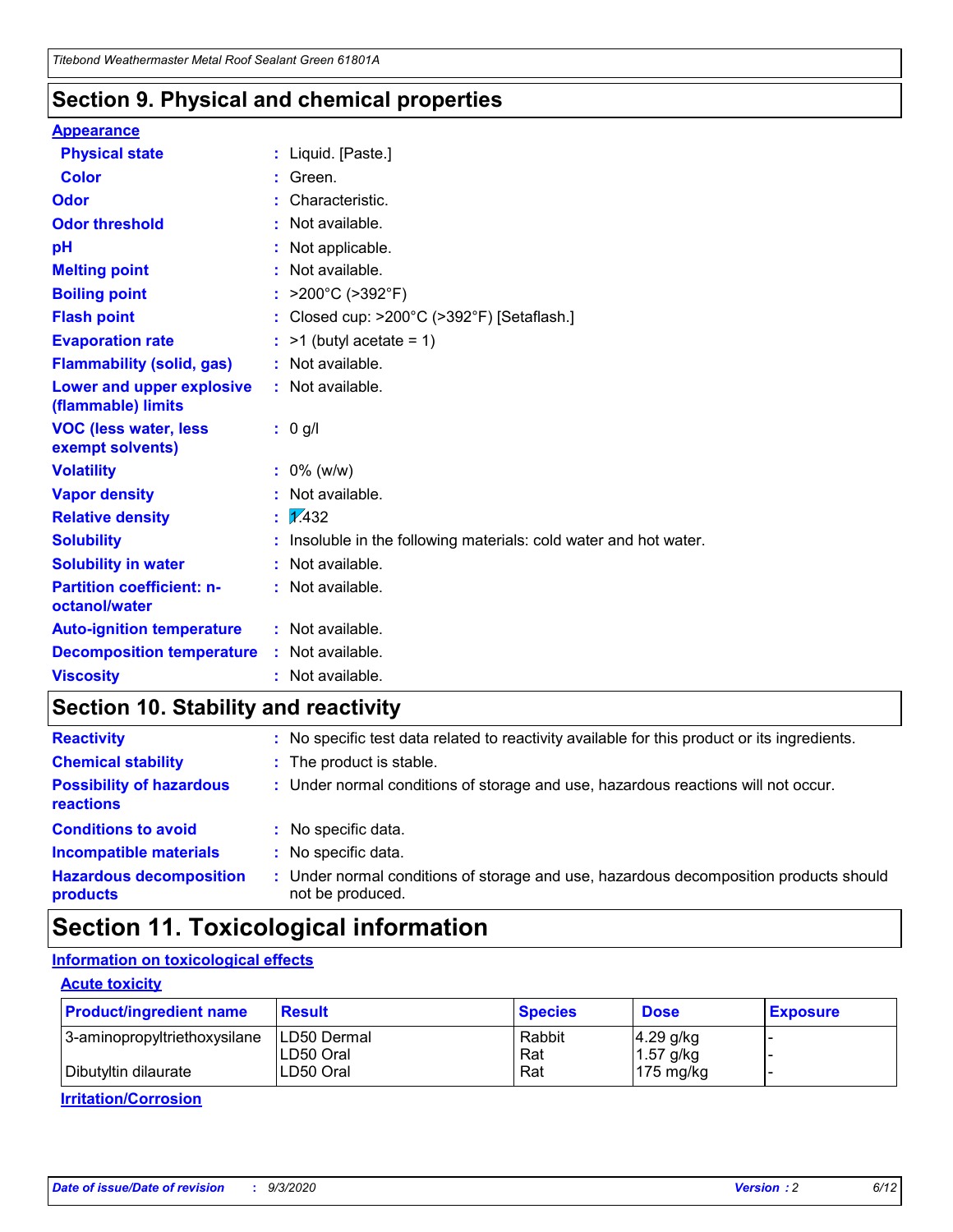# **Section 11. Toxicological information**

| <b>Product/ingredient name</b> | <b>Result</b>            | <b>Species</b> | <b>Score</b> | <b>Exposure</b>    | <b>Observation</b> |
|--------------------------------|--------------------------|----------------|--------------|--------------------|--------------------|
| 3-aminopropyltriethoxysilane   | Eyes - Mild irritant     | Rabbit         |              | $100 \text{ mg}$   |                    |
|                                | Eyes - Severe irritant   | Rabbit         |              | 24 hours 750       |                    |
|                                |                          |                |              | ug                 |                    |
|                                | Skin - Severe irritant   | Rabbit         |              | 24 hours 5         | -                  |
| Dibutyltin dilaurate           | Eyes - Moderate irritant | Rabbit         |              | mg<br>24 hours 100 |                    |
|                                |                          |                |              | mg                 |                    |
|                                | Skin - Severe irritant   | Rabbit         |              | 500 mg             | -                  |

#### **Sensitization**

Not available.

#### **Mutagenicity**

Not available.

#### **Carcinogenicity**

Not available.

#### **Reproductive toxicity**

Not available.

#### **Teratogenicity**

Not available.

#### **Specific target organ toxicity (single exposure)**

Not available.

#### **Specific target organ toxicity (repeated exposure)**

| <b>Name</b>                                                                  |                                                                                                                             | <b>Category</b>                                     | <b>Route of</b><br>exposure | <b>Target organs</b> |  |  |
|------------------------------------------------------------------------------|-----------------------------------------------------------------------------------------------------------------------------|-----------------------------------------------------|-----------------------------|----------------------|--|--|
| Dibutyltin dilaurate                                                         |                                                                                                                             | Category 1                                          |                             | respiratory system   |  |  |
| <b>Aspiration hazard</b><br>Not available.                                   |                                                                                                                             |                                                     |                             |                      |  |  |
| <b>Information on the likely</b><br>routes of exposure                       | : Not available.                                                                                                            |                                                     |                             |                      |  |  |
| <b>Potential acute health effects</b>                                        |                                                                                                                             |                                                     |                             |                      |  |  |
| <b>Eye contact</b>                                                           | : May cause eye irritation.                                                                                                 |                                                     |                             |                      |  |  |
| <b>Inhalation</b>                                                            |                                                                                                                             | : No known significant effects or critical hazards. |                             |                      |  |  |
| <b>Skin contact</b>                                                          |                                                                                                                             | : May cause skin irritation.                        |                             |                      |  |  |
| <b>Ingestion</b>                                                             |                                                                                                                             | : No known significant effects or critical hazards. |                             |                      |  |  |
| Symptoms related to the physical, chemical and toxicological characteristics |                                                                                                                             |                                                     |                             |                      |  |  |
| <b>Eye contact</b>                                                           | : Adverse symptoms may include the following:<br>irritation<br>watering<br>redness                                          |                                                     |                             |                      |  |  |
| <b>Inhalation</b>                                                            | : Adverse symptoms may include the following:<br>reduced fetal weight<br>increase in fetal deaths<br>skeletal malformations |                                                     |                             |                      |  |  |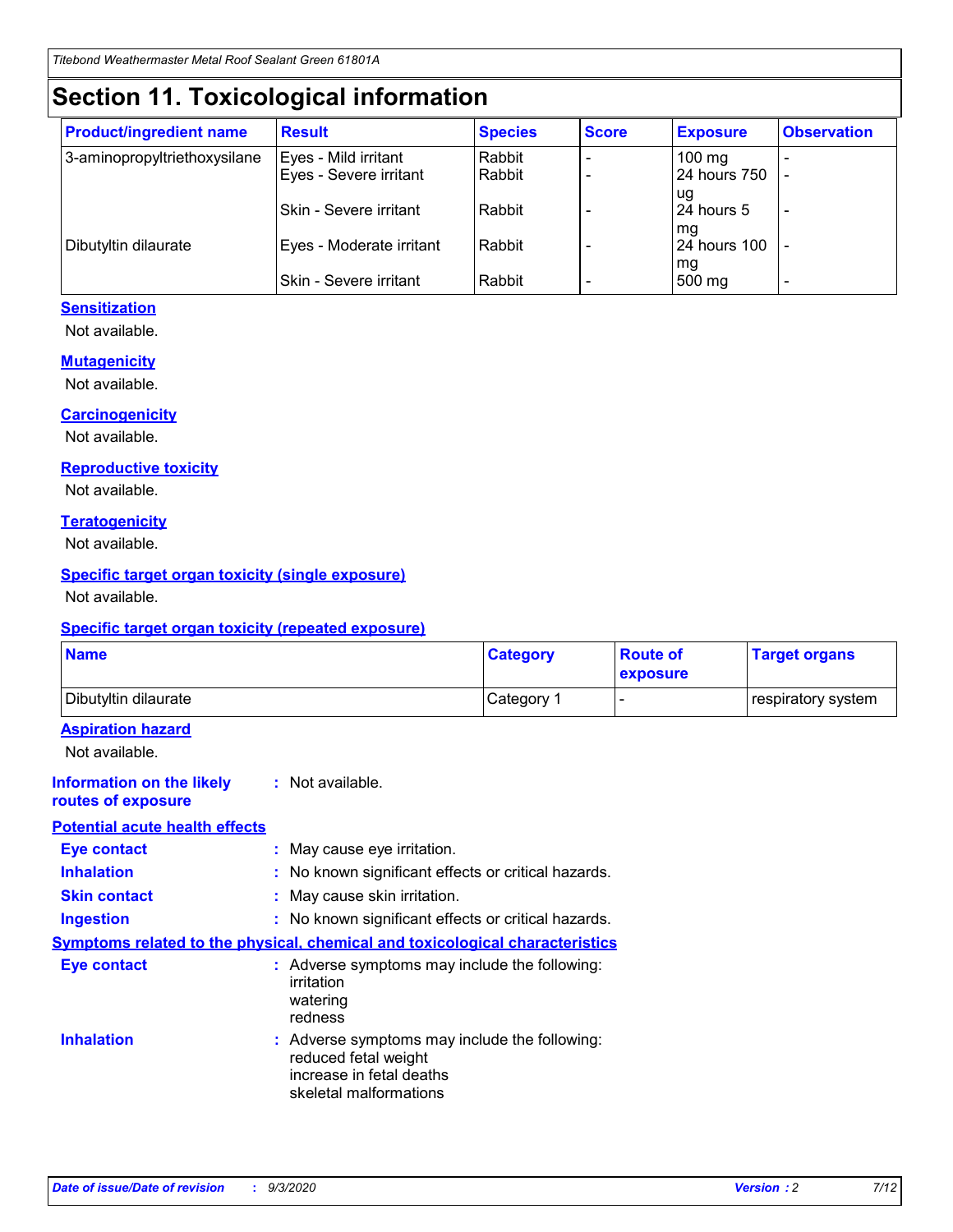*Titebond Weathermaster Metal Roof Sealant Green 61801A*

# **Section 11. Toxicological information**

| <b>Skin contact</b>                     | : Adverse symptoms may include the following:<br>irritation                                            |
|-----------------------------------------|--------------------------------------------------------------------------------------------------------|
|                                         | redness                                                                                                |
|                                         | reduced fetal weight                                                                                   |
|                                         | increase in fetal deaths                                                                               |
|                                         | skeletal malformations                                                                                 |
| <b>Ingestion</b>                        | : Adverse symptoms may include the following:<br>reduced fetal weight                                  |
|                                         | increase in fetal deaths                                                                               |
|                                         | skeletal malformations                                                                                 |
|                                         | Delayed and immediate effects and also chronic effects from short and long term exposure               |
| <b>Short term exposure</b>              |                                                                                                        |
| <b>Potential immediate</b><br>effects   | : Not available.                                                                                       |
| <b>Potential delayed effects</b>        | : Not available.                                                                                       |
| <b>Long term exposure</b>               |                                                                                                        |
| <b>Potential immediate</b><br>effects   | : Not available.                                                                                       |
| <b>Potential delayed effects</b>        | : Not available.                                                                                       |
| <b>Potential chronic health effects</b> |                                                                                                        |
| Not available.                          |                                                                                                        |
| <b>General</b>                          | Once sensitized, a severe allergic reaction may occur when subsequently exposed to<br>very low levels. |
| <b>Carcinogenicity</b>                  | No known significant effects or critical hazards.                                                      |
| <b>Mutagenicity</b>                     | : No known significant effects or critical hazards.                                                    |
| <b>Teratogenicity</b>                   | May damage the unborn child.                                                                           |
| <b>Developmental effects</b>            | : No known significant effects or critical hazards.                                                    |
| <b>Fertility effects</b>                | : May damage fertility.                                                                                |
| <b>Numerical measures of toxicity</b>   |                                                                                                        |
| <b>Acute toxicity estimates</b>         |                                                                                                        |
| Not ovoilable                           |                                                                                                        |

Not available.

# **Section 12. Ecological information**

#### **Toxicity**

| <b>Product/ingredient name</b> | <b>Result</b>                                       | <b>Species</b>               | <b>Exposure</b>       |
|--------------------------------|-----------------------------------------------------|------------------------------|-----------------------|
| Dibutyltin dilaurate           | $ CC50>3$ mg/l<br>Chronic EC10 > 2 mg/l Fresh water | Algae<br>Algae - Desmodesmus | 72 hours<br>196 hours |
|                                |                                                     | <b>I</b> subspicatus         |                       |

#### **Persistence and degradability**

| <b>Product/ingredient name</b> | <b>Test</b>                                                                    | <b>Result</b>  |                   | <b>Dose</b> | <b>Inoculum</b>         |
|--------------------------------|--------------------------------------------------------------------------------|----------------|-------------------|-------------|-------------------------|
| Dibutyltin dilaurate           | OECD 301F<br>Ready<br>Biodegradability -<br>Manometric<br>Respirometry<br>Test | 23 % - 28 days |                   |             |                         |
| <b>Product/ingredient name</b> | <b>Aquatic half-life</b>                                                       |                | <b>Photolysis</b> |             | <b>Biodegradability</b> |
| Dibutyltin dilaurate           |                                                                                |                |                   |             | <b>Inherent</b>         |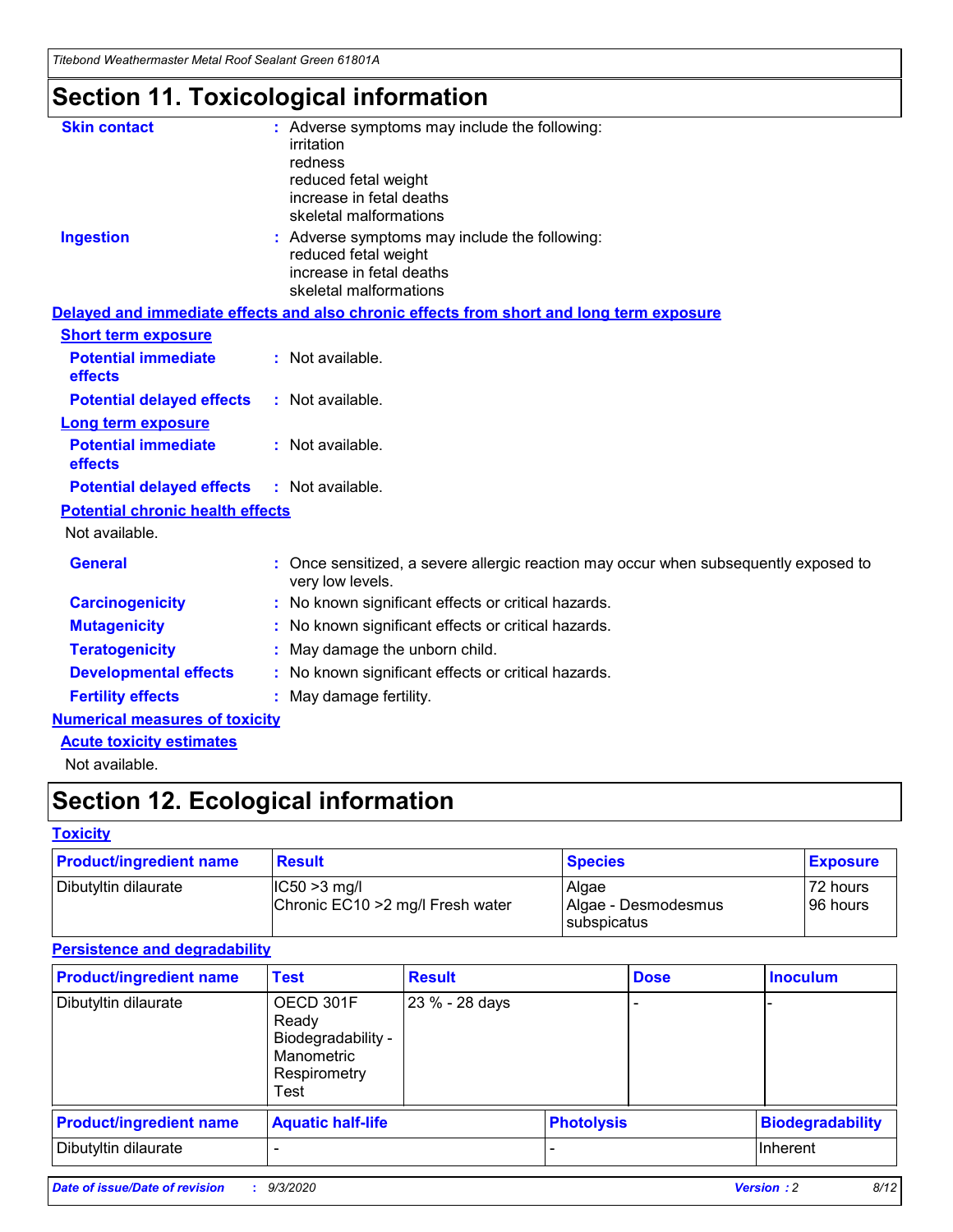# **Section 12. Ecological information**

#### **Bioaccumulative potential**

| <b>Product/ingredient name</b> | $\mathsf{LogP}_\mathsf{ow}$ | <b>BCF</b> | <b>Potential</b> |
|--------------------------------|-----------------------------|------------|------------------|
| 3-aminopropyltriethoxysilane   | 1.7                         | 3.4        | low              |
| Dibutyltin dilaurate           | 4.44                        | 2.91       | low              |

#### **Mobility in soil**

| <b>Soil/water partition</b> | : Not available. |
|-----------------------------|------------------|
| <b>coefficient (Koc)</b>    |                  |

**Other adverse effects** : No known significant effects or critical hazards.

### **Section 13. Disposal considerations**

**Disposal methods :**

The generation of waste should be avoided or minimized wherever possible. Disposal of this product, solutions and any by-products should at all times comply with the requirements of environmental protection and waste disposal legislation and any regional local authority requirements. Dispose of surplus and non-recyclable products via a licensed waste disposal contractor. Waste should not be disposed of untreated to the sewer unless fully compliant with the requirements of all authorities with jurisdiction. Waste packaging should be recycled. Incineration or landfill should only be considered when recycling is not feasible. This material and its container must be disposed of in a safe way. Care should be taken when handling emptied containers that have not been cleaned or rinsed out. Empty containers or liners may retain some product residues. Avoid dispersal of spilled material and runoff and contact with soil, waterways, drains and sewers.

### **Section 14. Transport information**

|                                      | <b>DOT</b><br><b>Classification</b> | <b>TDG</b><br><b>Classification</b> | <b>Mexico</b><br><b>Classification</b> | <b>ADR/RID</b>           | <b>IMDG</b>              | <b>IATA</b>    |
|--------------------------------------|-------------------------------------|-------------------------------------|----------------------------------------|--------------------------|--------------------------|----------------|
| <b>UN number</b>                     | Not regulated.                      | Not regulated.                      | Not regulated.                         | Not regulated.           | Not regulated.           | Not regulated. |
| <b>UN proper</b><br>shipping name    |                                     |                                     |                                        |                          |                          |                |
| <b>Transport</b><br>hazard class(es) |                                     | $\overline{\phantom{0}}$            | $\qquad \qquad \blacksquare$           | $\overline{\phantom{0}}$ | $\overline{\phantom{0}}$ |                |
| <b>Packing group</b>                 |                                     |                                     |                                        |                          |                          |                |
| <b>Environmental</b><br>hazards      | No.                                 | No.                                 | No.                                    | No.                      | No.                      | No.            |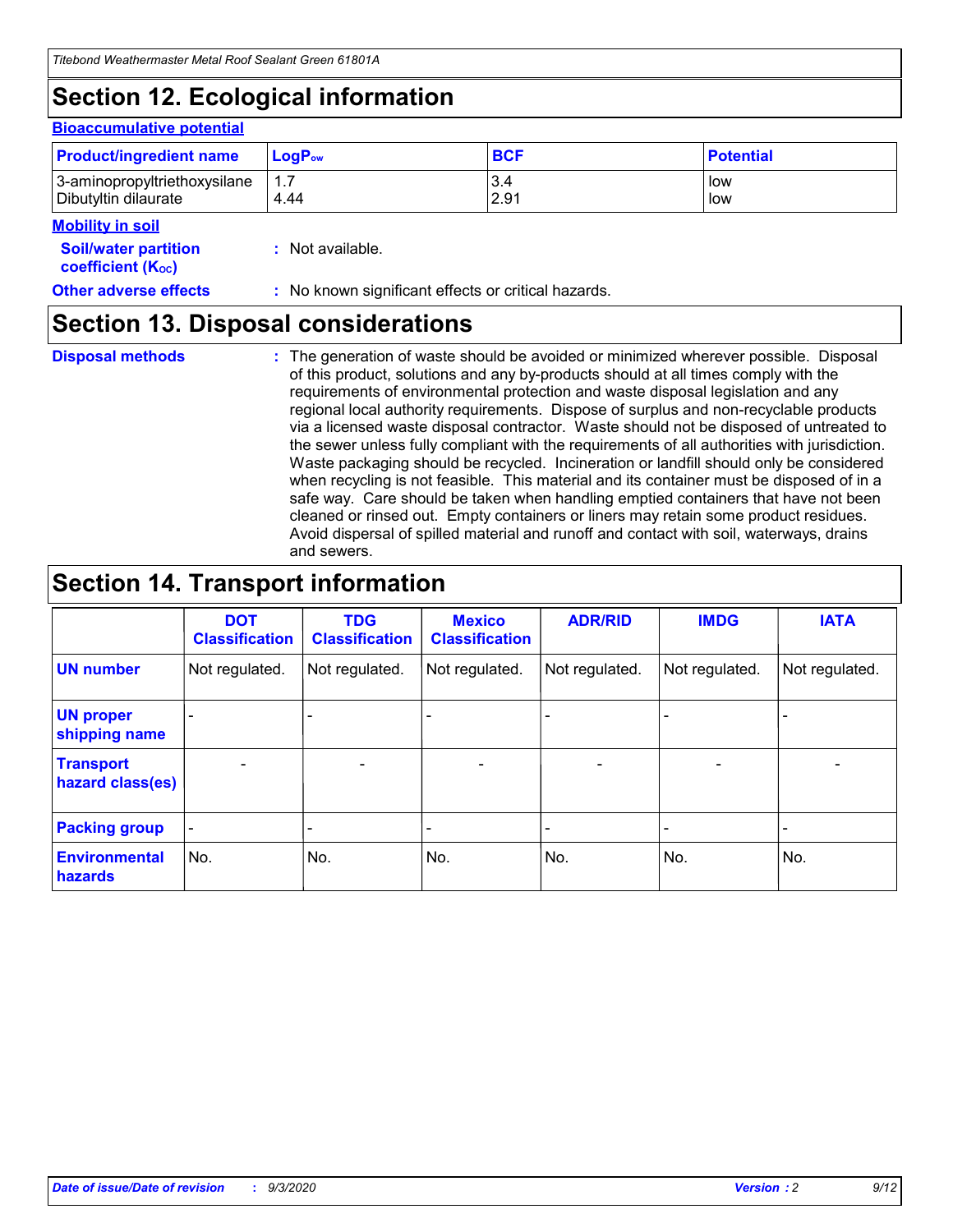### **Section 15. Regulatory information**

#### **U.S. Federal regulations**

#### **SARA 302/304**

#### **Composition/information on ingredients**

No products were found.

| SARA 304 RQ | Not applicable. |
|-------------|-----------------|
|-------------|-----------------|

#### **SARA 311/312**

#### **Classification :** EYE IRRITATION - Category 2B SKIN SENSITIZATION - Category 1 TOXIC TO REPRODUCTION - Category 1B HNOC - Product generates methanol during cure.

#### **Composition/information on ingredients**

| <b>Name</b>                  | $\frac{9}{6}$ | <b>Classification</b>                                                                                                                                                                                                                                                                                      |
|------------------------------|---------------|------------------------------------------------------------------------------------------------------------------------------------------------------------------------------------------------------------------------------------------------------------------------------------------------------------|
| 3-aminopropyltriethoxysilane | $\leq$ 3      | <b>FLAMMABLE LIQUIDS - Category 4</b><br><b>ACUTE TOXICITY (oral) - Category 4</b><br><b>SKIN IRRITATION - Category 2</b><br>EYE IRRITATION - Category 2A                                                                                                                                                  |
| Dibutyltin dilaurate         | ≤0.3          | <b>ACUTE TOXICITY (oral) - Category 3</b><br>SKIN CORROSION - Category 1C<br>SERIOUS EYE DAMAGE - Category 1<br>SKIN SENSITIZATION - Category 1<br><b>GERM CELL MUTAGENICITY - Category 2</b><br>TOXIC TO REPRODUCTION - Category 1B<br>SPECIFIC TARGET ORGAN TOXICITY (REPEATED<br>EXPOSURE) - Category 1 |

#### **State regulations**

**Massachusetts :**

: None of the components are listed.

**New York :** None of the components are listed.

**New Jersey :** None of the components are listed.

**Pennsylvania :** None of the components are listed.

#### **California Prop. 65**

WARNING: This product can expose you to methanol, which is known to the State of California to cause birth defects or other reproductive harm. For more information go to www.P65Warnings.ca.gov.

| Ingredient name | No significant risk Maximum<br>level | acceptable dosage<br><b>level</b> |
|-----------------|--------------------------------------|-----------------------------------|
| I methanol      |                                      | Yes.                              |

#### **International regulations**

**Chemical Weapon Convention List Schedules I, II & III Chemicals** Not listed.

#### **Montreal Protocol**

Not listed.

**Stockholm Convention on Persistent Organic Pollutants**

Not listed.

#### **UNECE Aarhus Protocol on POPs and Heavy Metals** Not listed.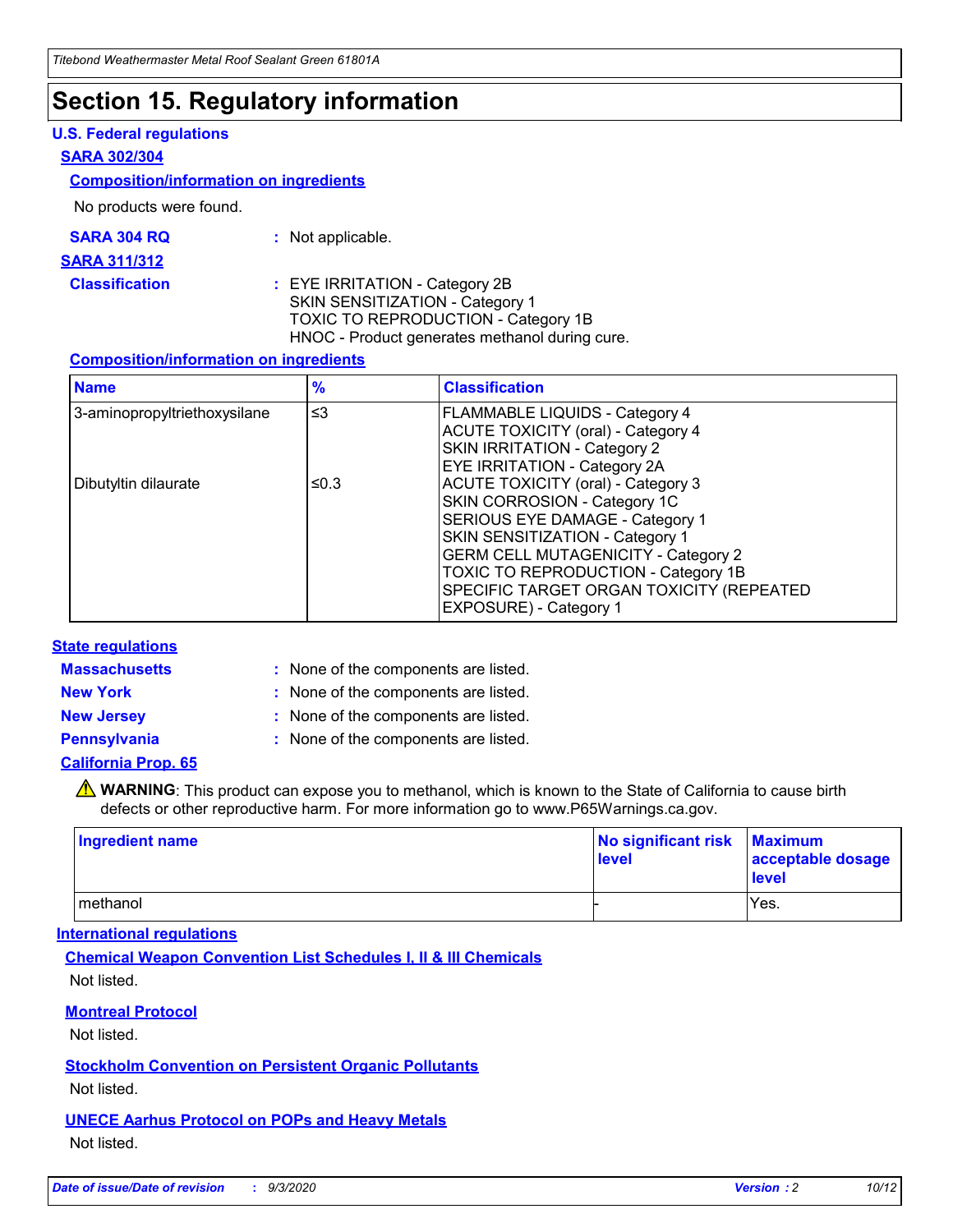# **Section 15. Regulatory information**

#### **Inventory list**

- 
- **China :** Not determined.

**United States TSCA 8(b) inventory**

**:** All components are active or exempted.

# **Section 16. Other information**





**Caution: HMIS® ratings are based on a 0-4 rating scale, with 0 representing minimal hazards or risks, and 4 representing significant hazards or risks. Although HMIS® ratings and the associated label are not required on SDSs or products leaving a facility under 29 CFR 1910.1200, the preparer may choose to provide them. HMIS® ratings are to be used with a fully implemented HMIS® program. HMIS® is a registered trademark and service mark of the American Coatings Association, Inc.**

**The customer is responsible for determining the PPE code for this material. For more information on HMIS® Personal Protective Equipment (PPE) codes, consult the HMIS® Implementation Manual.**

**National Fire Protection Association (U.S.A.)**



**Reprinted with permission from NFPA 704-2001, Identification of the Hazards of Materials for Emergency Response Copyright ©1997, National Fire Protection Association, Quincy, MA 02269. This reprinted material is not the complete and official position of the National Fire Protection Association, on the referenced subject which is represented only by the standard in its entirety.**

**Copyright ©2001, National Fire Protection Association, Quincy, MA 02269. This warning system is intended to be interpreted and applied only by properly trained individuals to identify fire, health and reactivity hazards of chemicals. The user is referred to certain limited number of chemicals with recommended classifications in NFPA 49 and NFPA 325, which would be used as a guideline only. Whether the chemicals are classified by NFPA or not, anyone using the 704 systems to classify chemicals does so at their own risk.**

#### **Procedure used to derive the classification**

| <b>Classification</b>                                                                                         | <b>Justification</b>                                  |
|---------------------------------------------------------------------------------------------------------------|-------------------------------------------------------|
| <b>EYE IRRITATION - Category 2B</b><br>SKIN SENSITIZATION - Category 1<br>TOXIC TO REPRODUCTION - Category 1B | Expert judgment<br>Expert judgment<br>Expert judgment |
| <b>History</b>                                                                                                |                                                       |

| .                                 |             |
|-----------------------------------|-------------|
| <b>Date of printing</b>           | : 4/22/2022 |
| Date of issue/Date of<br>revision | : 9/3/2020  |
| Date of previous issue            | : 9/3/2020  |
| <b>Version</b>                    | $\cdot$ 2   |
|                                   |             |